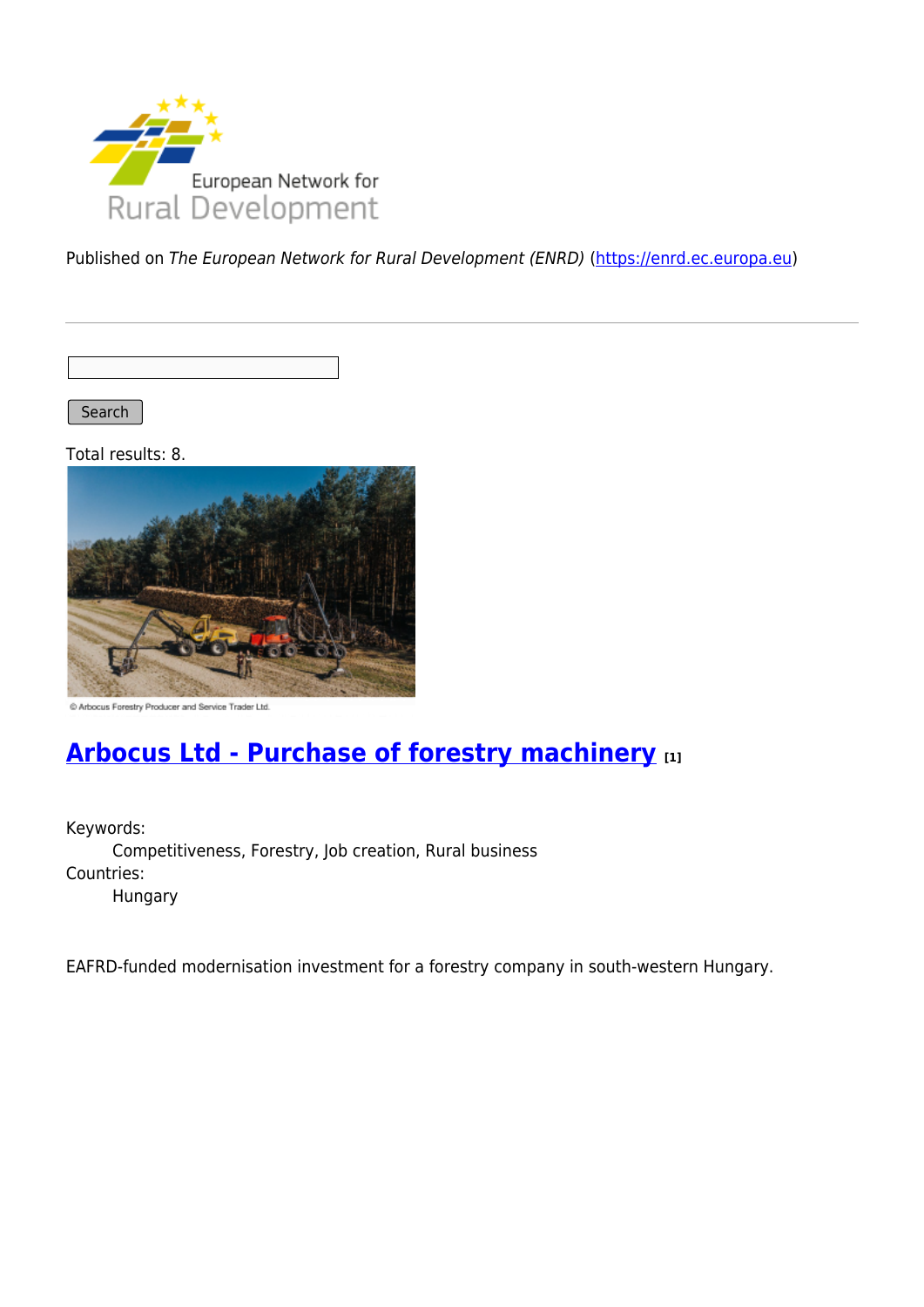

### **['Development Direction' & 'Tradition and development'](https://enrd.ec.europa.eu/projects-practice/development-direction-tradition-and-development_en) [2]**

Keywords:

Diversification, Entrepreneurship, Food & Drink, Networking, Product quality, Tourism, Women Countries:

Poland

Organising conferences, workshops and a culinary contest in order to promote the sustainable development of rural areas, along with and the personal development of participating rural citizens.



## **[Supporting the Culinary Trail of the Opolskie Voivodeship](https://enrd.ec.europa.eu/projects-practice/supporting-culinary-trail-opolskie-voivodeship_en) [3]**

Keywords:

Added value, Cooperation, Food & Drink, Market development, Tourism, Women Countries:

Poland

Supporting activities for the development and promotion of a Culinary Trail in the Opolskie Voivodeship, combined with capacity building for its members.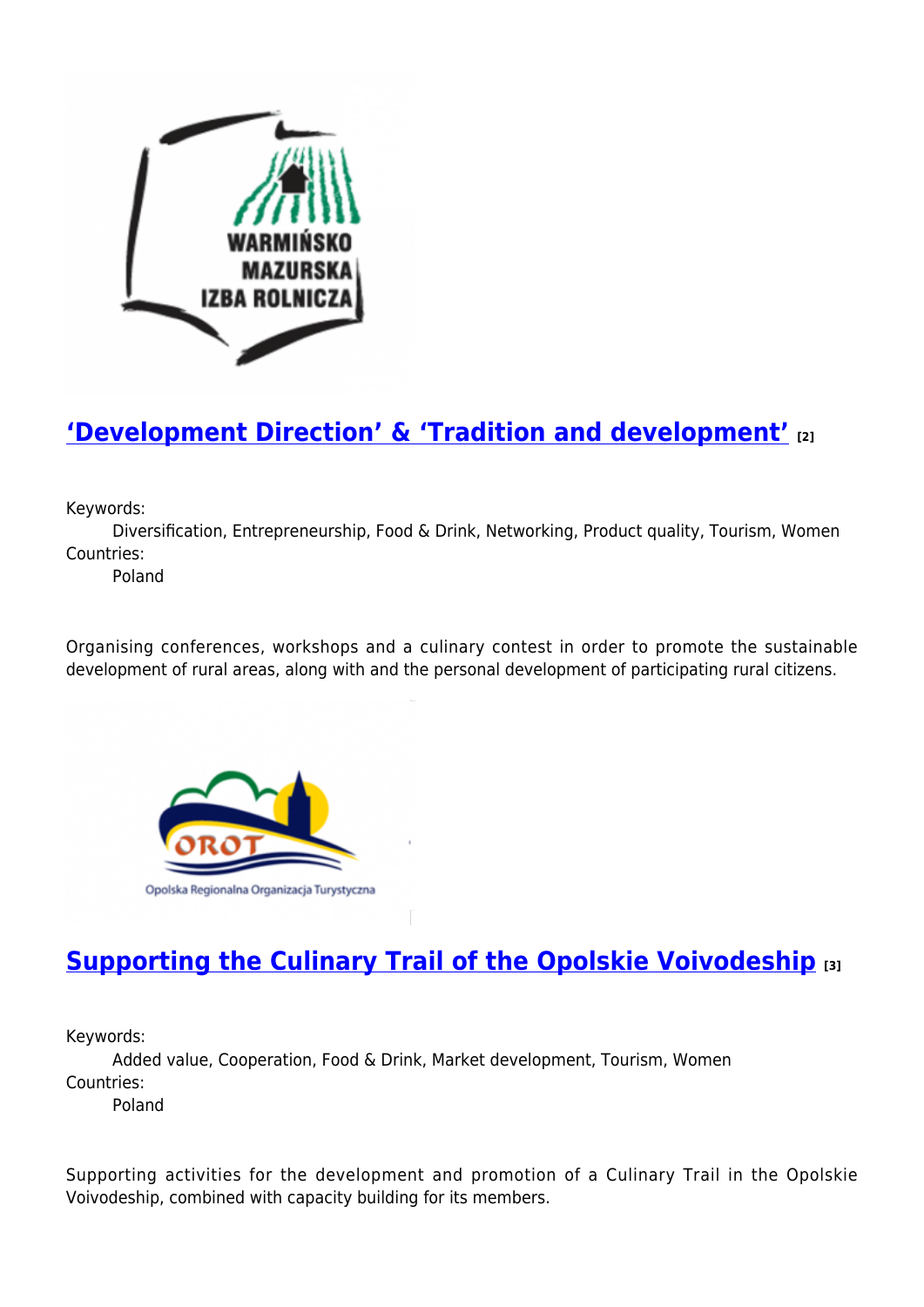

## **[COVID19: the 'Work Harvest' website for job placement in](https://enrd.ec.europa.eu/projects-practice/covid19-work-harvest-website-job-placement-agricultural-sector_en) [the agricultural sector](https://enrd.ec.europa.eu/projects-practice/covid19-work-harvest-website-job-placement-agricultural-sector_en) [4]**

Keywords:

Agriculture, Information & promotion activities, Job creation Countries:

Hungary

In response to the COVID-19 crisis, a website was set up under Rural Development Programme Technical Assistance to help match agricultural companies with jobseekers



#### **[Investing in new forestry machinery](https://enrd.ec.europa.eu/projects-practice/investing-new-forestry-machinery_en) [5]**

Keywords:

Competitiveness, Entrepreneurship, Forestry, Rural business, Rural SMEs Countries:

Slovenia

A small family forestry business used RDP support to acquire new machinery that would enable it to respond to the increasing demand for forest services.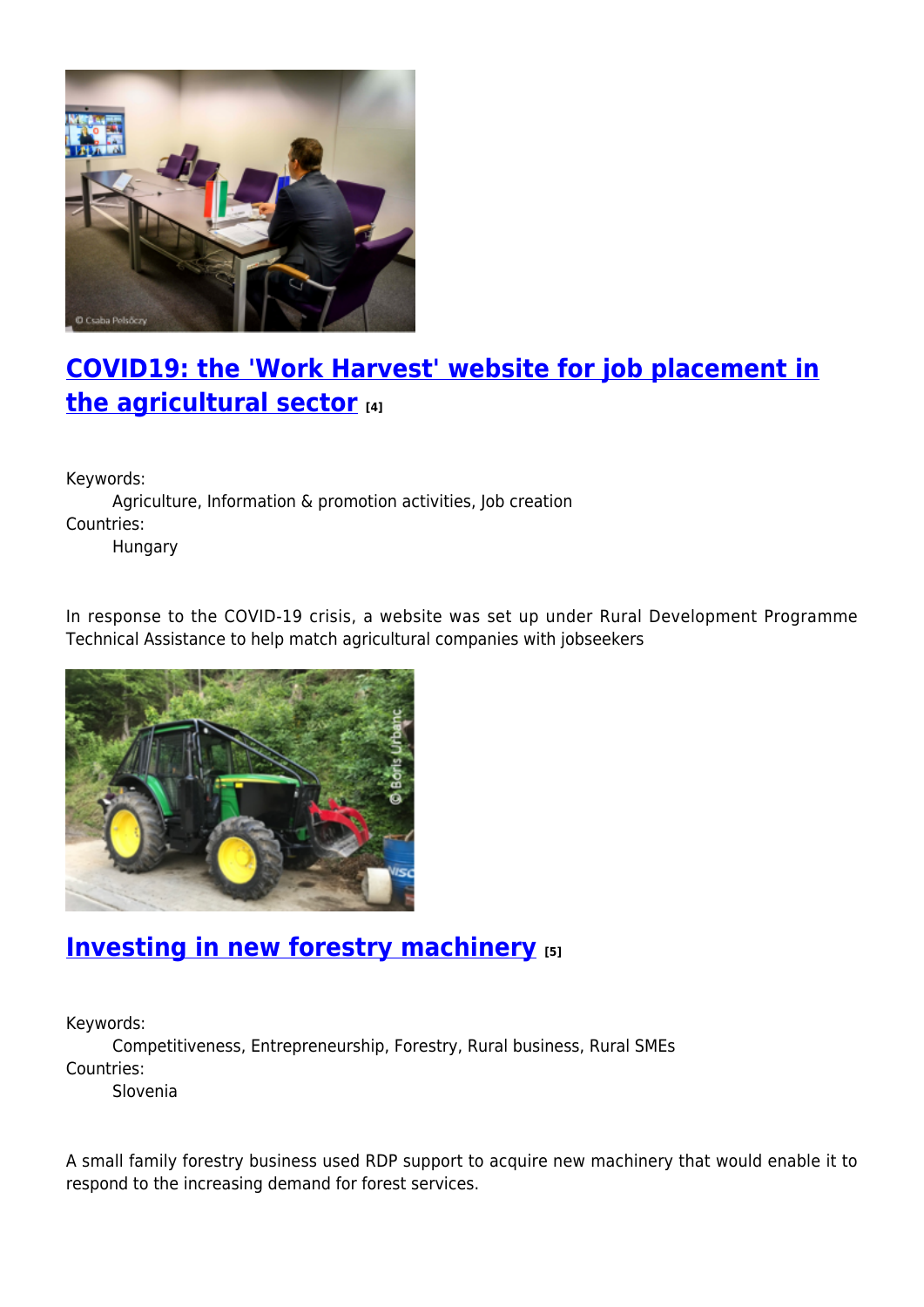

# **[It happens in Loco – Alto Minho Mountain](https://enrd.ec.europa.eu/projects-practice/it-happens-loco-alto-minho-mountain_en) [6]**

Keywords:

Cooperation, Entrepreneurship, Information & promotion activities, Innovation, Knowledge transfer, Mountain area

Countries:

Portugal

A Technical Assistance project about empowering local and regional actors to work more effectively with rural communities in order to revitalise these areas.

La Route de l'innovation du RWDR



## **[The Innovation Route of the Walloon rural development](https://enrd.ec.europa.eu/projects-practice/innovation-route-walloon-rural-development-network_en) [network](https://enrd.ec.europa.eu/projects-practice/innovation-route-walloon-rural-development-network_en) [7]**

Keywords: Agriculture, Cooperation, Innovation, Stakeholder involvement Countries: